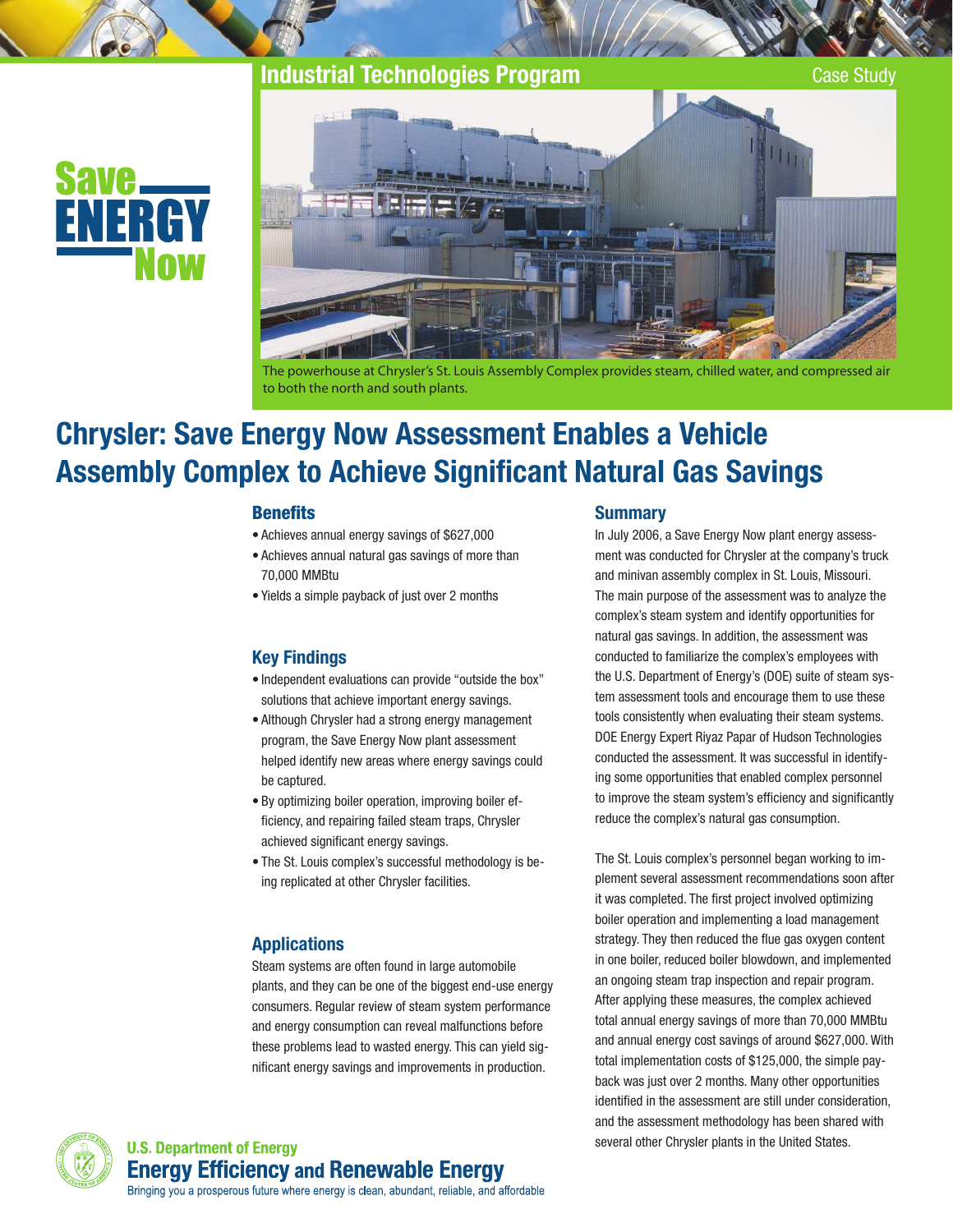# Project Drivers

As part of Chrysler's energy management policy, independent evaluations are encouraged to provide fresh insights into potential energy efficiency opportunities. When a Save Energy Now analysis (based on the DOE Steam System Assessment Tool, or SSAT) uncovered innovative opportunities for energy efficiency in the steam system, the assessment team realized that these opportunities could enable them to meet corporate energy efficiency goals more quickly than they had anticipated. The company's Energy Champion worked closely with personnel in operations, maintenance, and its powerhouse to implement recommendations, and the complex's management provided full support to the Energy Champion to capture all economically justifiable opportunities.



Minivans produced at Chrysler's St. Louis Assembly Complex south plant.

"Thanks to the expertise of the Save Energy Now consultant, we have identified some new opportunities to build on our past progress, and we are moving quickly to implement those ideas."

### Company and Plant Background

Chrysler LLC produces many kinds of vehicles including passenger automobiles, trucks, minivans, and sport utility and commercial vehicles. Encompassing more than 5 million square feet, the St. Louis operation is divided into a north plant and a south plant. The north plant houses 2,300 workers and produces mainly cars and light duty trucks. With 3,200 employees, the south plant turns out Chrysler and Dodge minivans. Both plants receive their utilities (steam, chilled water, and compressed air) from the powerhouse, where four natural gas-fired water-tube boilers produce 140 psig saturated steam. Steam generation varies widely, depending on the season. Steam generation during summer (May to September) is typically 160,000 lb/hr; average steam generation in spring, fall, and winter is 50,000 lb/hr. During extremely cold weather, steam generation can be as high as 200,000 lb/hr. The powerhouse also has three condensing steam turbine-driven chillers and 12 electric motor-driven chillers.

Steam is important for the St. Louis complex's production; it powers steam turbines and provides space and process heating. Because the St. Louis complex uses 2.4 million MMBtu of natural gas and landfill gas per year, energy costs account for a significant amount of the complex's total expenses. The company has set a target of a 2% annual reduction in energy use per unit of production. An employee designated as the "Energy Champion" defines corporate energy reduction goals and helps all the departments in each plant meet them.

### Assessment Overview

The assessment at the St. Louis complex was sponsored by the DOE Industrial Technologies Program (ITP). The DOE Energy Expert who conducted the assessment is a qualified specialist in the use of DOE's Steam System Assessment Tool (SSAT) software and was able to provide an independent analysis of the steam system and instruction in the use of SSAT software. The Energy Expert formed an assessment team with two employees and trained 10 other Chrysler employees to use the SSAT. This allowed the employees to become familiar with the software, use it to analyze the efficiency of the St. Louis complex's steam system, and reproduce the analysis in other Chrysler facilities.

–David Lyons, Chrysler Environmental and Energy Planning Group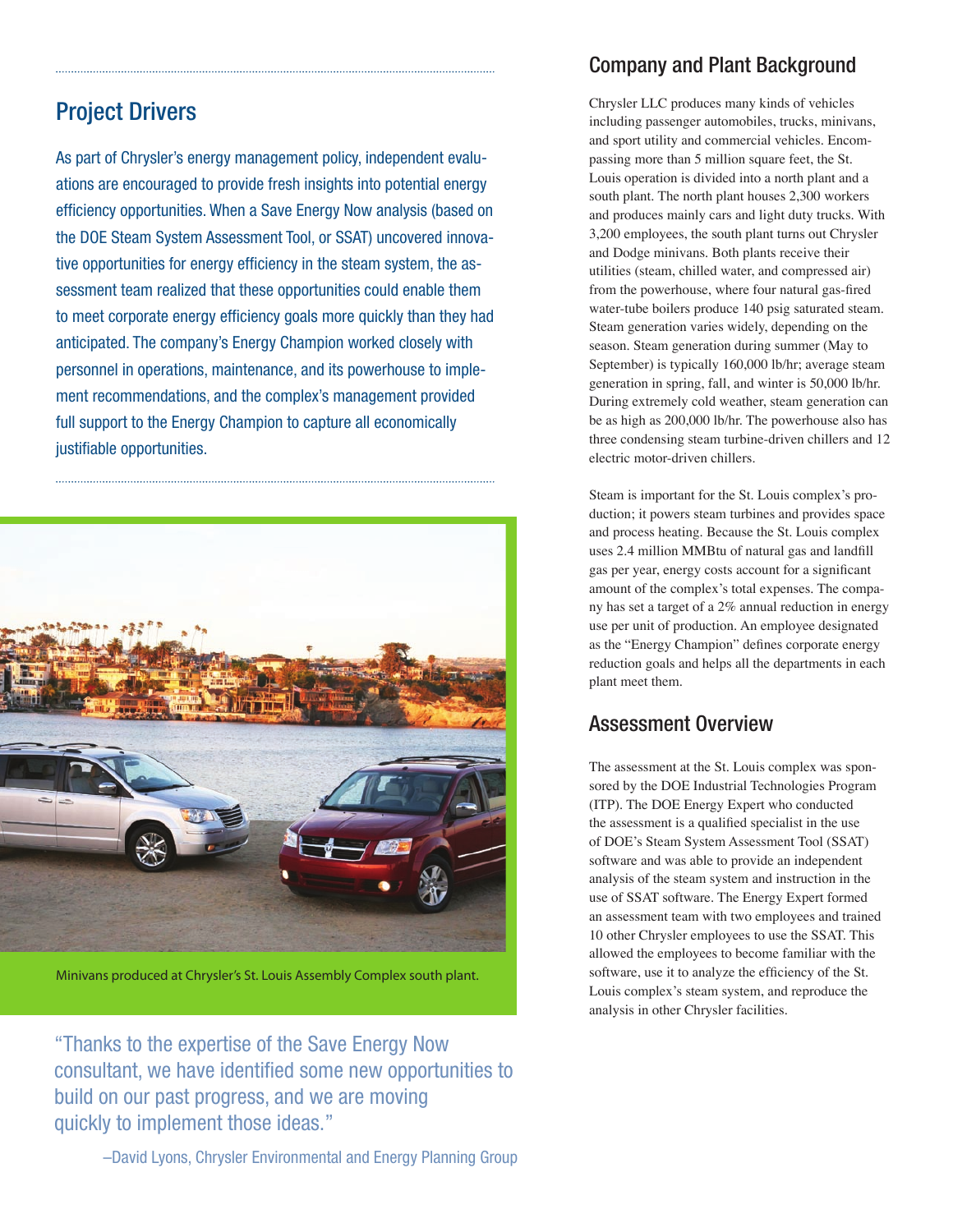### Assessment Recommendations

Once the necessary data were collected, the assessment team used the SSAT to analyze the data and to identify a number of energy savings opportunities. Each opportunity was evaluated for technical and economic feasibility and classified according to near- and medium-term projects, depending on expected energy savings and associated payback periods.

### Near-term opportunities

- **Optimize Boiler Operation and Load Management Strategy**—The load profile showed that three of the complex's four boilers were typically operated at less than 40% of full load capacity, while the fourth operated at between 50% and 60% of full load during summer months. This resulted in significant part-load losses and excessive energy consumption. The assessment showed that the complex's steam demand could be met by operating fewer boilers at close to full load capacity. Estimated annual energy and cost savings were 22,000 MMBtu and \$161,000.
- **Raise Boiler Operating Pressure**—During summer, three steam condensing turbines drive centrifugal chillers that help meet the complex's cooling load. The assessment team found that the steam turbines' thermal efficiency could be improved if the steam header pressure were raised from the complex's normal operating pressure, 140 psig, to 150 psig in summer. Estimated annual energy savings were 5,400 MMBtu.
- **Reduce Flue Gas Oxygen Level in Boiler #1**—The assessment team found that boiler #1 operated with an excess flue gas oxygen level of approximately 7%. Since the optimal excess oxygen level should have been closer to 3.5%, the excess level resulted in lost heat and greater fuel use. Powerhouse personnel examined the oxygen sensor and the oxygen trim controller and found that the sensor did not function properly. The assessment team estimated that reducing the excess oxygen level to 3.5% could result in annual energy and cost savings of 9,000 MMBtu and \$68,000.
- **Reduce Boiler Blowdown**—The assessment team found that boiler blowdown occurred too often during winter. During summer, when the condensate return was very high, powerhouse personnel managed blowdown well. However, as the weather grew colder and boiler loads declined, proper blowdown cycles were not maintained, especially on partly loaded boilers, resulting in an excessive blowdown rate. The assessment showed that installing new boiler blowdown controllers and improving protocols could reduce that rate. Estimated annual energy savings were approximately 3,000 MMBtu and \$26,000.
- I**mplement Blowdown Heat Recovery**—The assessment team found that a heat exchanger was being used to recover heat from the blowdown stream. However, its configuration was causing some steam loss from the blowdown flash to ambient air. The

team recommended reconfiguring the system by installing a blowdown flash tank upstream of the heat exchanger to capture steam and send it to the deaerator. The saturated hot water in the flash tank could then exchange heat with make-up water in the heat exchanger. Estimated energy savings were slightly less than 3,000 MMBtu.

• **Implement a Steam Trap Management Program**—The north plant's last steam trap audit was performed almost 10 years ago. Using the SSAT, analysts modeled the impact of a proactive steam trap management program that included annual steam trap testing, regular steam trap database updating, and replacing or repairing defective traps. The model estimated that implementing such a program could achieve annual energy and cost savings of 6,000 MMBtu and \$50,000.

### Medium-term opportunities

- **Enhance Feedwater Economizer on Boiler #1**—In analyzing operating data, the assessment team noted that the temperature of the exiting flue gas from boiler #1 was about 100°F higher than that from boiler #4 at similar loads and feedwater temperatures, meaning that boiler #1 was using more fuel. The team realized that this might be occurring because boiler #4 was equipped with an enhanced fin-tube economizer, whereas boiler #1 had a plain tube unit, or because the economizer on boiler #1 was fouled. By cleaning or replacing the economizer on boiler #1 with an enhanced fin-tube unit, the complex could save 11,520 MMBtu annually.
- **Replace Condensing Steam Turbines with Electric Motors**—The assessment team found that the three condensing steam turbines that drove chillers provided excess chiller capacity. The turbines were operated at part load during summer under high demand conditions, along with several electrical chillers that were also not fully loaded. The team recommended either replacing the condensing steam turbines with electric motors or shutting one off and splitting the cooling load among the electrical chillers and the other two turbines. This installed capacity would meet the complex's cooling load. Although more electricity would be needed to meet that load, annual natural gas savings could be 135,000 MMBtu.

If implemented, the estimated net total annual energy cost savings that would result from these measures would be more than \$900,000.



Chrysler's St. Louis Assembly Complex north plant manufactures Dodge Ram trucks like the one pictured above.